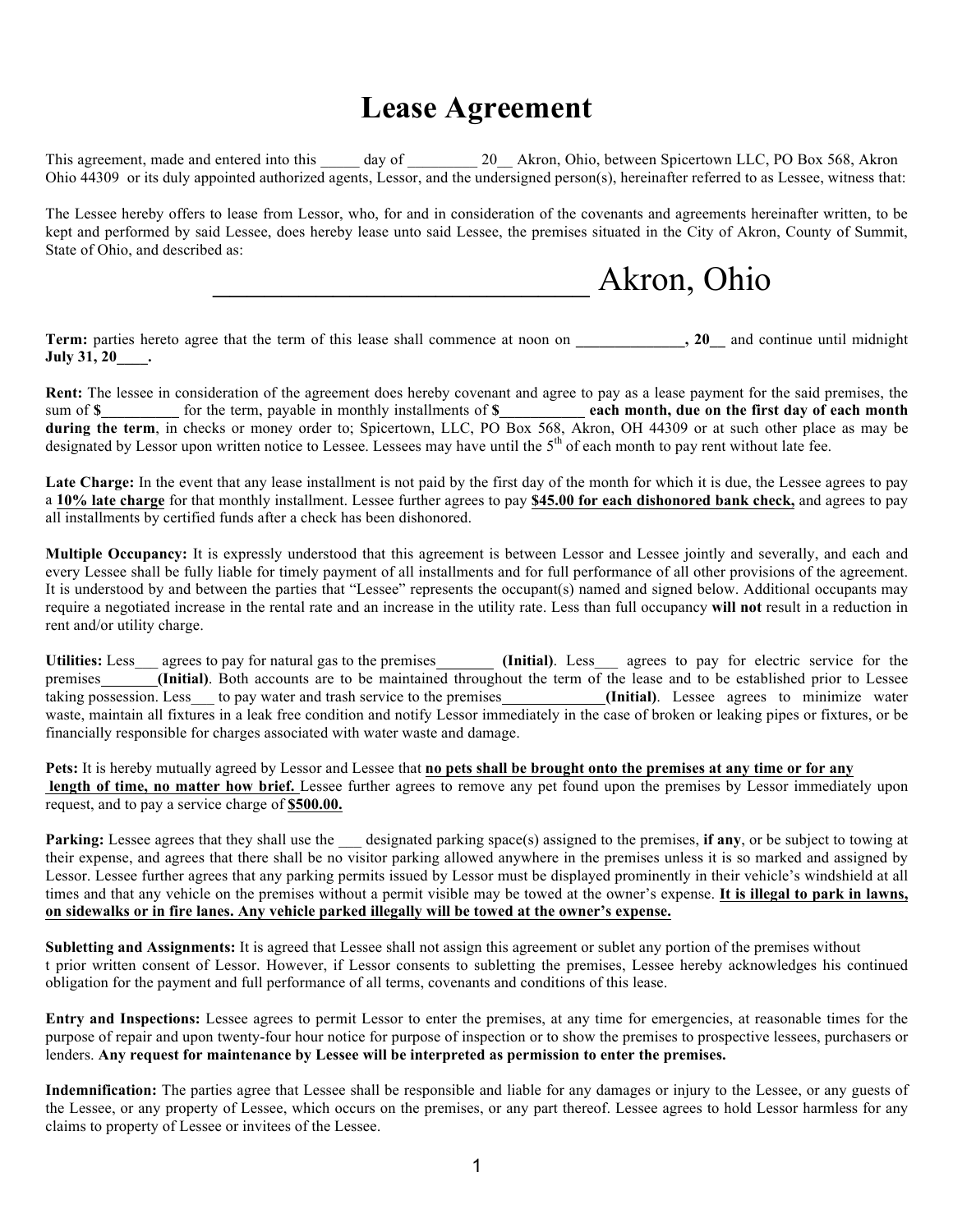Fire or Destruction: In case of fire or destruction, if the repair cannot be made within thirty (30) days or if twenty

percent (20%) of the building or more is destroyed the premises shall be reconstructed at the option of Lessor and this lease shall be terminated. Lessee agrees to pay for all damages or destruction caused by Lessee or Lessee's invitees or guests. **Waiver:** No failure of Lessor to enforce any of the provisions set forth in this agreement shall be deemed a waiver of that provision or of any other provisions of this agreement, nor shall acceptance of a partial lease installment be deemed a waiver of Lessor's rights to the full amount thereof.

Severability: Wherever possible each provision of this agreement shall be interpreted in such a manner as to be effective and valid under Ohio Law. If any provision of this agreement shall be found invalid under Ohio Law, such provision shall be ineffective only to the extent of such invalidity. The remainder of this agreement shall continue in full force and effect.

**Use and Occupancy:** Said Lessee hereby agrees that the premises will be used for residential purposes only, and only by the undersigned Lessee(s) or by an assignee who has been properly approved by Lessor. Lessee agrees to comply with all statutes, ordinances and requirements of all municipal, state and federal authorities now in force, or which may hereafter be in force, pertaining to the use of the premises. Lessee also agrees that said premises shall be used and occupied in a safe, careful and proper manner and agrees to pay for any physical damage to the property whatsoever, and will not bring any foreign substance onto the premises or occupy the premises in any manner which may be considered hazardous by local authorities. Lessor, or an insurance company insuring said premises. Lessee agrees not to use the premises in any unusual manner, which disturbs or annoys joint Lessees of said building or disturbs the neighborhood. Lessee agrees to keep the surrounding grounds clear of rubbish and refuse which may appear from time to time and to comply with the guidelines set by the trash-removal company and local authorities with regard to putting-out and taking-in of trash cans. Lessee will be charged each time Lessor's agent or another authority puts the can out or takes the can in after the deadline. Lessee agrees that all cooking shall be done only in the kitchen and nowhere else within the premises or on porches or other exterior appurtenances. Lessee agrees that that he will exit window of the premises for emergency purposes only and will not enter onto sections of the roof except in case of emergency. Lessee agrees to pay an inspection charge of **\$100.00** if found on any section of the roof and further agrees to pay for any damages to the roof found during said inspection. Lessee agrees to reimburse Lessor for the cost of freeing any sewage stoppages, which occur during the term except within the first fourteen (14) days of taking possession. Lessee agrees to reimburse Lessor for the cost of replacing any broken glass on the premises during the term of this lease. Lessee assumes responsibility for the presence of rodents, roaches, flees, bed bugs and any other insects or pests which appear after the first fourteen (14) days of the of the lease term or occupancy, which ever comes first, including but not limited to, the cost of extermination and repairs associated with damages.

**Tenant Notification:** Lessee agrees to notify Lessor, in writing, of any faults, defects or repairs **within fourteen (14) days** after taking occupancy. Lessee agrees to notify Lessor of any conditions that may arise after this initial period or Lessee assumes responsibility for any damage after the fact or liability for occurrences that result from the failure to notify Lessor.

**Maintenance and Alterations:** Lessee has examined and knows the condition of the premises and hereby acknowledges that the same are in good order and repair and no representations as to the condition or repair thereof have been made by Lessor prior to the execution of this lease that are not herein itemized. Lessee agrees that no painting, papering or any alterations whatsoever shall be made to the premises. Lessee agrees that no additional lock or fastening device shall be placed on any door and that they will not alter any existing lock so as to limit access. Carpentry charges, as listed in this agreement, will apply to the removal of any such lock or fastening device and repairs needed or replacement with Lessor approved device.

**Smoke detectors and Fire Extinguishers:** Lessee acknowledges that all smoke detectors in the premises have had new batteries installed at the beginning of this term. Should any replacement of batteries become necessary during the term of this lease, Lessor agrees to do so immediately upon notification by Lessee. The Lessee agrees to notify Lessor should any maintenance become necessary. The Lessee agrees to assume all liability for harm due to failure to report needed maintenance or if they tamper with smoke detectors in any way. Lessee agrees to pay a charge of **\$25.00** per smoke detector if they are found without batteries or if smoke detectors have been removed. Lessee agrees to pay a charge of **\$100.00** when a fire extinguisher has been discharged or has had a seal broken without presence of fire. Further, the Lessee agrees that any tampering with the smoke detectors or fire extinguishers may be considered a material breach of this agreement.

**Lawn Care and Snow Removal:** It is understood that Lessor shall be responsible for maintaining all trees and shrubs on the property and for lawn care. Lessee shall be responsible for all snow removal during the term of this agreement.

**Default:** Lessee agrees that if default is made in the payment of any of the above installments, or any part thereof, or in any of the covenants herein contained to be kept by Lessee, Lessor may at any time thereafter at this election declare said lease terminated and reenter the premises or part thereof with proper process of law. Lessee agrees that if he is removed by process of law or abandons or vacates said premises at any time during the term of this agreement, Lessor may release the premises for such rent and upon such terms as he may see fit: and if a sufficient amount shall not thus be realized, after paying the expenses of such releasing and collection, to satisfy Lessee's obligation, the Lessee agrees to satisfy and pay all deficiencies. Lessee agrees that any personal property left upon the premises upon termination of this agreement in any way shall be considered abandoned and may be disposed of by Lessor. Lessee agrees that Lessor does not have any liability to store or maintain any personal property abandoned on the premises and Lessee waives any claims to which he may have against Lessor for disposition of personal property abandoned upon premises.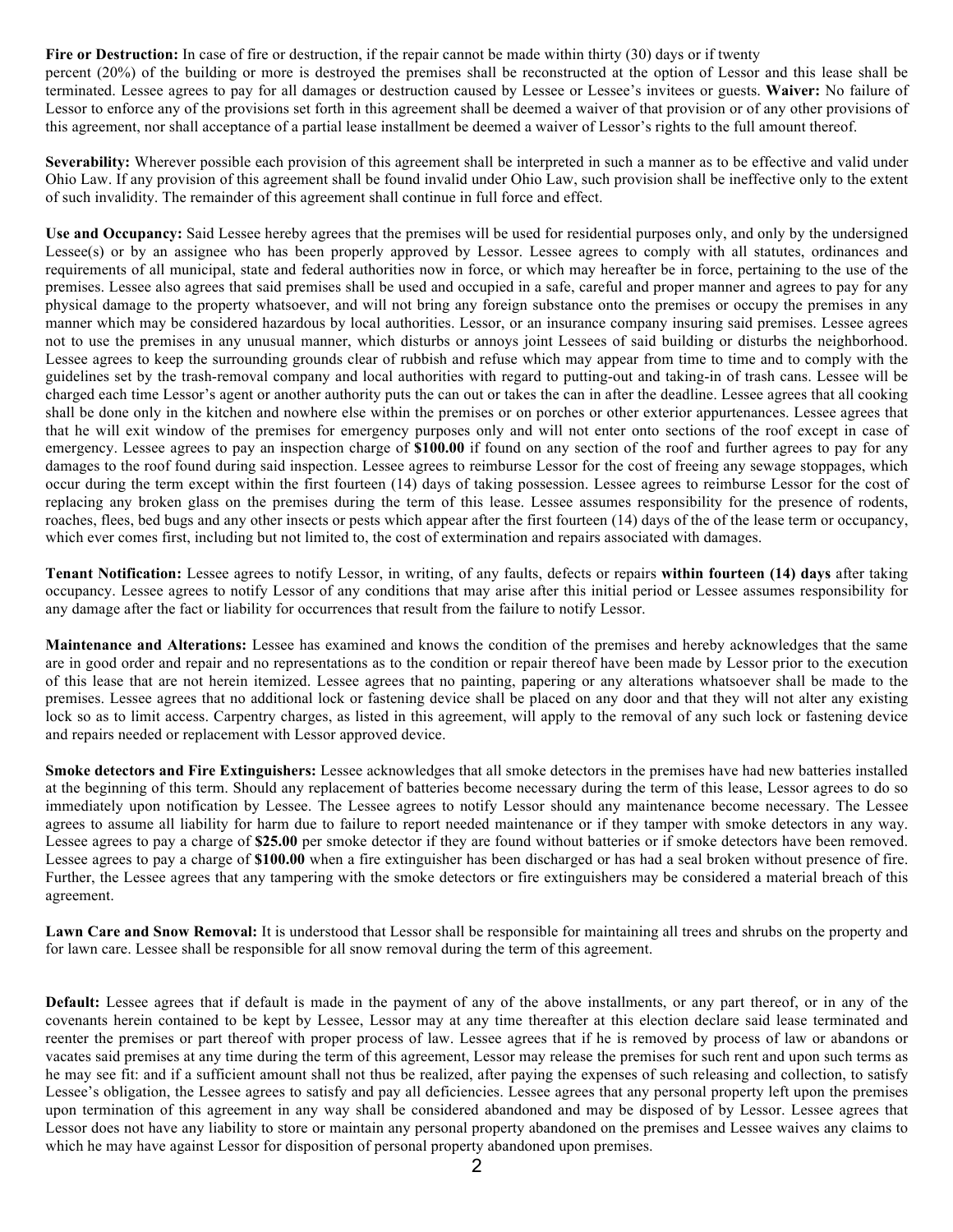**Holding Over:** Lessee agrees that if he retains possession of the premises or any part thereof after the expiration of the lease term whatsoever, a tenancy at sufferance shall be created at a per diem of one-fifteenth (1/15) of the normal monthly installment or \$50.00 per day whichever is higher. Lessee further agrees to pay Lessor for all the damages sustained by him resulting from retention of possession by Lessee (initial)

**Security Deposit and Move-in:** Lessee agrees to deposit with Lessor the security deposit below as security of the performance of all covenants and agreements of this lease. Lessor agrees to return this sum to Lessee within thirty (30) days after redelivery of possession of the premises to him, less any amount due Lessor for non-compliance or any of the covenants or agreements contained herein. Lessee agrees that he does not have the right to apply the security deposit toward payment of any lease installment. Lessee agrees to, within five days notice from Lessor, restore any funds drawn from the security deposit to repair damages caused by Lessee during the term. It is agreed that failure to restore the security deposit within five (5) days may be considered a material breach of this lease.

#### **\$**\_\_\_\_\_\_\_\_\_\_\_\_ **is received toward security deposit. Balance of \$\_\_\_\_\_\_\_\_\_ due.**

Time is of the essence in this agreement and in consummating the same due to a "prime rental season" which coincides with the preceding spring semester at the University of Akron. Lessee agrees that they shall surrender their security deposit and pay for all costs of re-leasing premises unless all of the following are met

- 1. All Lessees have executed this agreement within five (5) days of the date of this lease.
- 2. The full balance due on the security deposit is received within five (5) days of the date of this lease.
- 3. First and last month rent due before move-in.
- 4. If applicable, all parental guarantee(s) are executed and returned within fourteen (14) days of the date of this lease. See the attached guarantee(s) marked Exhibit(s) which is (are) attached hereto and incorporated herein by reference, as if fully rewritten herein.

This agreement shall be voidable at the option of Lessor if Lessee fails to perform "1", "2", "3" and "4" above within the allotted five (5) days period. Lessee hereby agrees that if they fail to take physical possession at the beginning of the term for any reason, that Lessee will surrender their security deposit and pay all costs related to the releasing of the premises and further agrees to pay for any deficiencies incurred by Lessor arising from having to re-lease the premises in an "off-season" time as related to the University of Akron's end of classes for the preceding Spring semester.

**Move-Out Procedures:** In order to facilitate your moving and obtaining your security deposit money with a minimum effort, please follow these checkout procedures:

- 1. Your premises should be clean and all repairs completed.
- 2. All common areas should be clean and all repairs completed.
- 3. Your outside entry keys can be left on kitchen counter with your name or can be place in a self-addressed stamped envelope and dropped off in our mail slot at the office, 397 Spicer Street, or contact Baxter at 330-842-1237 for other arrangements.
- 4. All bedroom keys to be left in bedroom door.
- 5. \$25.00 per key charge for keys not returned.
- 6. Please note if we do not receive your stamped envelope with your forwarding address, we cannot send your deposit.

**Cleaning:** Lessee agrees that if the premises are not left in a clean and orderly condition, Lessee will pay Lessor for cleaning and trash removal. Lessee acknowledges that Spicertown, LLC contracts or may contract cleaning services to outside contractors. Their base cleaning charge to us is \$85.00 or more per residence.

PLEASE NOTE: Attached, and part of this agreement, is a standardized list of charges for cleaning and repairs. All cleaning and repairs that are not listed are billed at the rate of \$40.00 per hour per person for cleaning, \$60.00 per hour per person for trash/furniture removal\ and \$50.00 per hour for repairs, plus materials **(Initial).**

**Release of Information:** Lessee hereby authorizes the release to Lessor of any information pertaining to credit or references given to him, and in the event that this agreement is not accepted by Lessor within five (5) days, the total deposit received shall be refunded.

**Porches**: Only metal or plastic furniture is allowed on porches. Absolutely no upholstered furniture.

**Supplemental Heating Devises:** No space heaters, ovens, kerosene heaters or other supplemental heating devices are permitted . No satellite dishes allowed. Use of the singular in this lease includes the plural. That is, any mention of the term "lessee" includes all lessees.

**Satellite Dishes not allowed. This is a non-smoking property.**

**Spicertown LLC recommends lessees obtain Renters Insurance naming Spicertown LLC as the "Additional Interest" for the standard \$100,000.00 liability rider. Provide us a copy please.**

#### **Special Conditions:**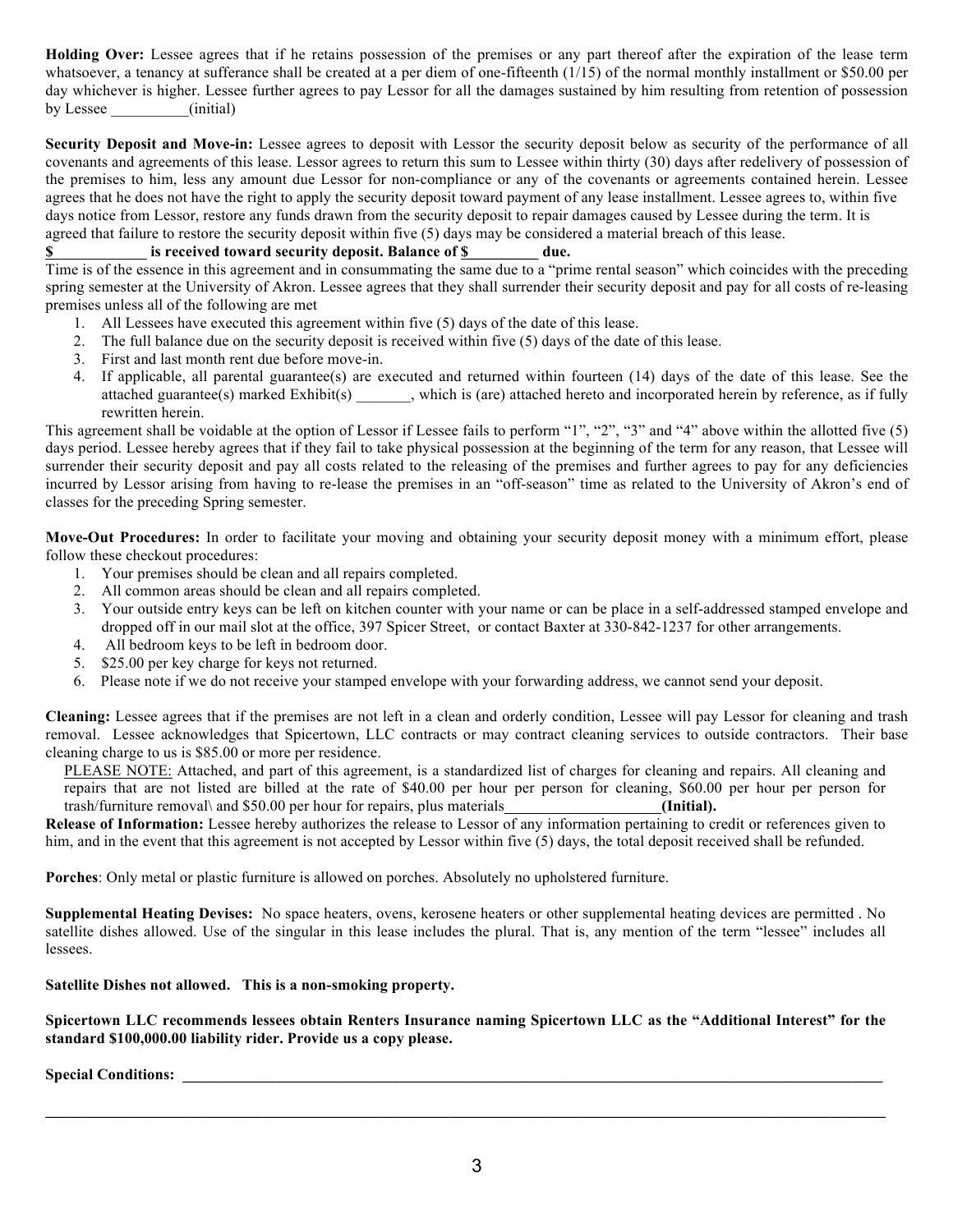**Entire Agreement:** The foregoing constitutes the entire agreement between the parties and may only be modified by a writing signed by all parties hereto.

## **Spicertown LLC**

### **c/o Snyder & Snyder, 36 S. Maple St., Akron, Ohio 44303 (330)434-4343**

| Name: $\frac{1}{\sqrt{1-\frac{1}{2}}\sqrt{1-\frac{1}{2}}\sqrt{1-\frac{1}{2}}\sqrt{1-\frac{1}{2}}\sqrt{1-\frac{1}{2}}\sqrt{1-\frac{1}{2}}\sqrt{1-\frac{1}{2}}\sqrt{1-\frac{1}{2}}\sqrt{1-\frac{1}{2}}\sqrt{1-\frac{1}{2}}\sqrt{1-\frac{1}{2}}\sqrt{1-\frac{1}{2}}\sqrt{1-\frac{1}{2}}\sqrt{1-\frac{1}{2}}\sqrt{1-\frac{1}{2}}\sqrt{1-\frac{1}{2}}\sqrt{1-\frac{1}{2}}\sqrt{1-\frac{1}{2}}\sqrt{1-\frac{1}{2}}$ | Name:                                                                                                                                                                                                                                |
|---------------------------------------------------------------------------------------------------------------------------------------------------------------------------------------------------------------------------------------------------------------------------------------------------------------------------------------------------------------------------------------------------------------|--------------------------------------------------------------------------------------------------------------------------------------------------------------------------------------------------------------------------------------|
| Home Address:                                                                                                                                                                                                                                                                                                                                                                                                 | Home Address:                                                                                                                                                                                                                        |
| Phone:<br>$\overline{(\hspace{.1cm})\hspace{.1cm}}$                                                                                                                                                                                                                                                                                                                                                           | Phone: $\qquad \qquad \qquad$ ( )                                                                                                                                                                                                    |
| Signature:                                                                                                                                                                                                                                                                                                                                                                                                    | Signature:                                                                                                                                                                                                                           |
|                                                                                                                                                                                                                                                                                                                                                                                                               |                                                                                                                                                                                                                                      |
| Name: $\overline{\phantom{a}}$<br><u> 1980 - Andrea Andrew Maria (b. 1980)</u>                                                                                                                                                                                                                                                                                                                                | Name:                                                                                                                                                                                                                                |
| Home Address:<br><u> 1990 - Johann Barbara, martin amerikan personal (</u>                                                                                                                                                                                                                                                                                                                                    | Home Address:<br>the control of the control of the control of the control of the control of                                                                                                                                          |
| Phone:<br>$\begin{array}{ c c c c }\hline \rule{0pt}{1ex}\quad \quad & \quad \quad & \quad \quad & \quad \quad & \quad \quad \\ \hline \rule{0pt}{1ex}\quad \quad & \quad \quad & \quad \quad & \quad \quad & \quad \quad \\ \hline \end{array}$                                                                                                                                                              | Phone: $\qquad \qquad \qquad$ ( )                                                                                                                                                                                                    |
| Signature:                                                                                                                                                                                                                                                                                                                                                                                                    | Signature:                                                                                                                                                                                                                           |
|                                                                                                                                                                                                                                                                                                                                                                                                               |                                                                                                                                                                                                                                      |
| the control of the control of the control of the control of the control of the control of<br>Name:                                                                                                                                                                                                                                                                                                            | Name:                                                                                                                                                                                                                                |
| Home Address:<br><u> 1980 - Andrea State Barbara, político e a f</u>                                                                                                                                                                                                                                                                                                                                          | Home Address:                                                                                                                                                                                                                        |
| Phone:<br>$\begin{pmatrix} 1 & 1 \\ 1 & 1 \end{pmatrix}$                                                                                                                                                                                                                                                                                                                                                      | <u> 1980 - Johann Barbara, martin a bhaile an t-Alban an t-Alban an t-Alban an t-Alban an t-Alban an t-Alban an t-</u><br>Phone:<br>$\overline{(\hspace{.1cm})\hspace{.1cm}}$                                                        |
| Signature:<br><u> 1980 - Johann Barbara, martin basal da</u>                                                                                                                                                                                                                                                                                                                                                  | Signature: <u>with the contract of the set of the set of the set of the set of the set of the set of the set of the set of the set of the set of the set of the set of the set of the set of the set of the set of the set of th</u> |
|                                                                                                                                                                                                                                                                                                                                                                                                               | 4                                                                                                                                                                                                                                    |